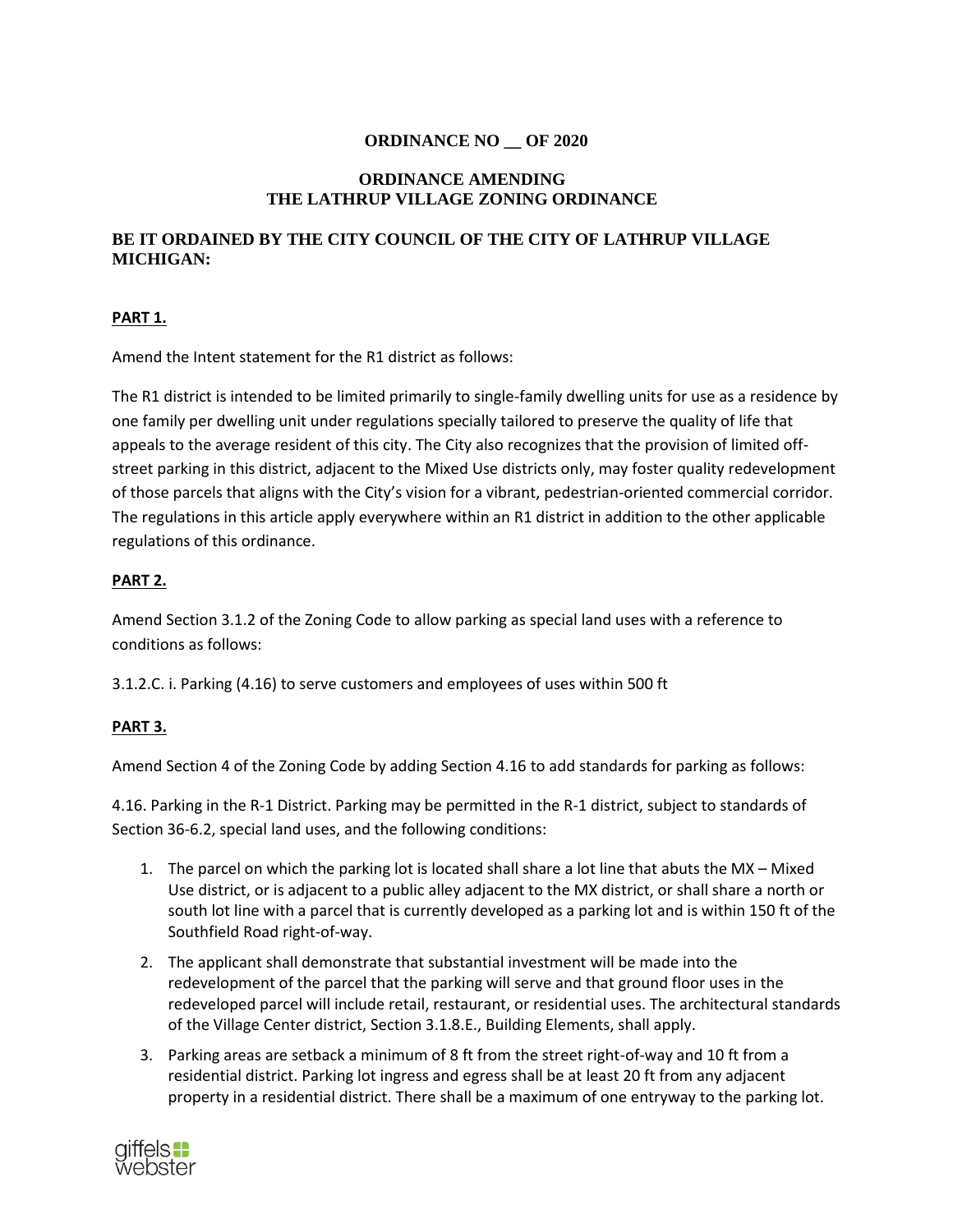Additional entryways shall be subject to the Planning Commission's approval, provided that the applicant demonstrate that the additional entryways will improve site circulation and does not impact the adjacent residential properties.

- 4. The parking lot shall be developed so as to maintain the north-south public alley, where one exists. Where a public alley does not exist, a public alley or private backstreet equivalent shall be provided in conjunction with redevelopment of the parking lot and Southfield Road properties, consistent with the City's Master Plan.
- 5. The parking lot shall not be used for outdoor sales, display, or storage.
- 6. The parking lot shall be landscaped and screened as follows:
	- A. A 6 ft masonry screenwall shall be located 10 ft from the property line that abuts residential property. The wall shall be constructed of red-brown brick or the equivalent integrally colored masonry unit and shall include a stone cap.
	- B. The 10 ft setback area between the screenwall and residential property line shall be landscaped with a row of evergreen trees. The type of planting, minimum size and spacing requirements shall be subject to approval of the Planning Commission. The wall height shall be modified to meet corner clearance requirements at intersections.
	- C. All parking lots shall be separated from a public thoroughfare by a planted hedge of small shrubs or by a masonry wall a minimum of 42 inches high. The wall shall be constructed of red-brown brick or the equivalent integrally colored masonry unit and shall include a stone cap. When a hedge is proposed, it shall be planted and maintained so as to form a continuous visual screen. The size and plant spacing shall be configured so that a continuous visual screen will be established within three (3) years of planting.
	- D. The parking lot shall be landscaped in accordance with Section 5.15.4, parking facility landscaping.
	- E. The owner of the parking lot shall maintain the landscape buffer area in good condition, per Section 5.15.9.B.
- 7. The parking lot and landscaping shall be maintained year-round in good condition.

#### **PART 5.**

If any section, paragraph, sentence, clause and/or phrase of this Ordinance or the application thereof is declared unconstitutional, unenforceable or invalid by the valid judgment of any court of competent jurisdiction such unconstitutionality, unenforceability or invalidity shall not affect any of the remaining sections, paragraphs, sentences, clauses and/or phrases of this Ordinance, since the same would have been enacted by the City of Lathrup village without the incorporation in this Ordinance of any such unconstitutional, unenforceable or invalid section, paragraph, sentence, clause or phrase. To this end, the provisions of this Ordinance are hereby declared severable.

#### **PART 6.**

All other Ordinances, or any parts thereof, which are in conflict with the provisions of this Ordinance, are hereby repealed. To the extent that any provision or provisions of this Ordinance are inconsistent or in